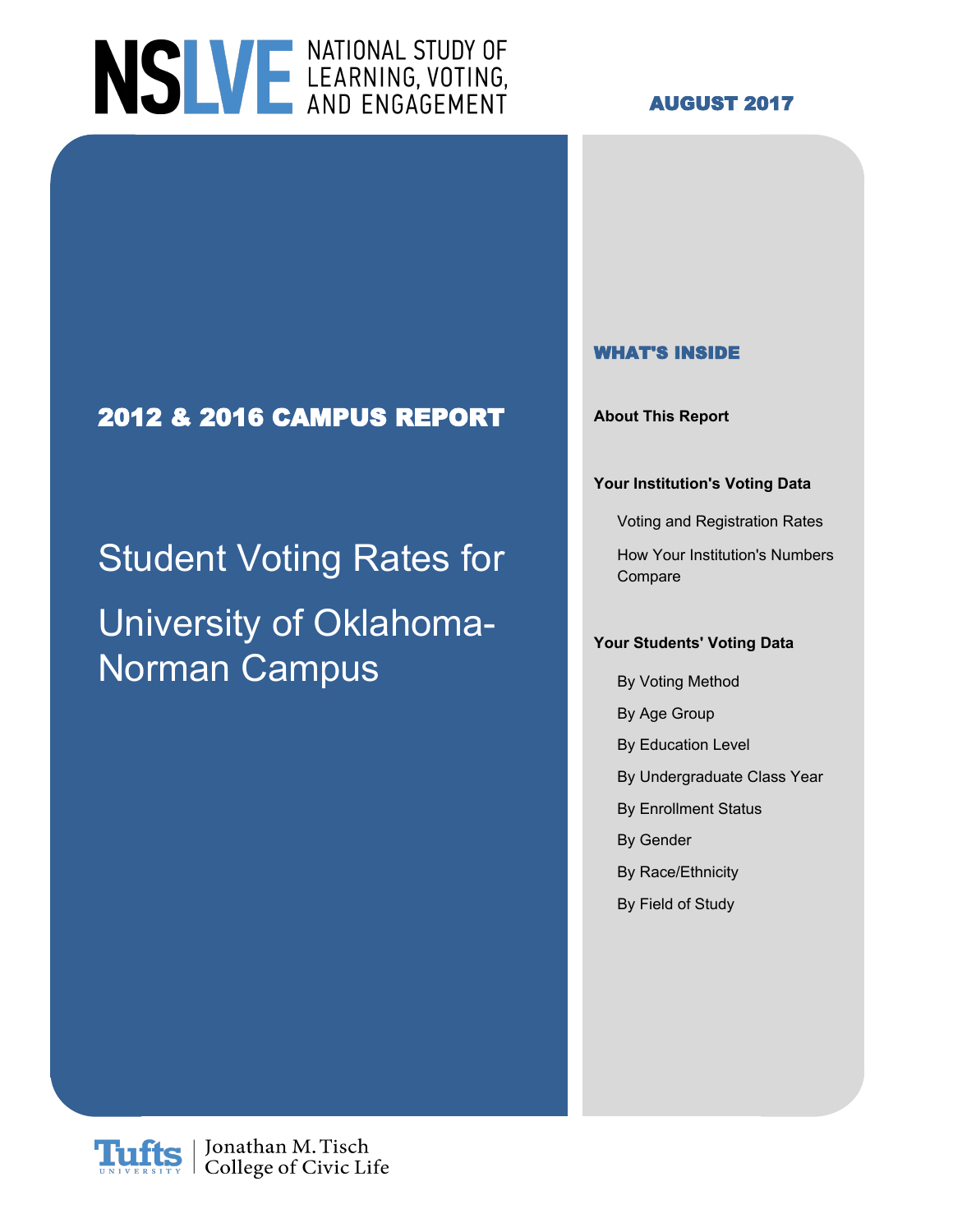### About This Report

Thank you for participating in the National Study of Learning, Voting, and Engagement (NSLVE). Since Learning, Voting, and Engagement (NSLVE). Since NSLVE's launch in 2013, more than 1,000 colleges NSLVE's launch in 2013, more than 1,000 colleges and universities have signed up to receive their and universities have signed up to receive their voting rates for the 2012, 2014 and 2016 federal voting rates for the 2012, 2014 and 2016 elections. elections. Along with others, your institution's Along with others, your institution's participation in participation in this study has allowed us to build a this study has allowed us to build a robust database robust database of nearly 30 million college student robust database or nearly 30 million college student<br>records, about 10 million for each election year, that records, about To million for each election year,<br>serve as a foundation for innovative research on serve as a foundation for innovative research<br>college student political learning and engager college student political learning and engagement in<br>domocracy democracy. democracy. Thank you for participating in the National Study of

NSLVE is a signature initiative of the Institute for Democracy and Higher Education (IDHE) at Tufts Democracy and Higher Education (IDHE) at the University's Jonathan M. Tisch College of Civic Life. Oniversity's Johanian M. Tisch College of Civic I<br>The mission of IDHE is to shift college and mic mission of IDHE is to shift college and<br>university prierities and culture to advance politic university priorities and culture to advance political<br>learning, agonov, and equity, We achieve our icarinity, agency, and equity. We achieve ou<br>mission through research, resource develop mission through research, resource development,<br>technical assistance, and advessey technical assistance, and advocacy. NSLVE is a signature initiative of the Institute for learning, agency, and equity. We achieve our

#### **About the Data**

**About the Data** The voter registration and voting rates in this report The voter registration and voting rates in this report reflect the percentage of your institution's students reflect the percentage of your institution's students who were eligible to vote and who actually voted in who were eligible to vote and who actually voted in<br>the 2012 and 2016 elections. These results are the 2012 and 2016 elections. These results are based on enrollment records your institution based on enrollment records your institution submitted to the National Student Clearinghouse submitted to the National Student Clearinghouse (FERPA-blocked records excluded) and publicly (FERPA-blocked records excluded) and publicly<br>available veting files collected by Catalist available voting files collected by Catalist. available voting files collected by Catalist.

mstitutional voting rates are adjusted by deducting<br>an estimated number of students identified by each an estimated number or students identified by each<br>institution as non-resident aliens and reported to the institution as non-resident allens and reported to the<br>Integrated Postsecondary Education Data System miegrated Fostsecondary Education Data<br>(IPEDS). For breakdowns by student (in ED3). For breakdowns by student<br>characteristics, we cannot consistently adjust for characteristics, we cannot consistently adjust for<br>students who are non-resident aliens, resident students who are non-resident aliens, resident<br>aliens, or undocumented students. This may result alleris, or undocumented students. This may result<br>in your institution's actual voting rate being higher In your institution's actual voting rate being nigher<br>than we report. To calculate that percentage, and to **Reports**. read more about NSLVE data, see our **FAQ on** Please also see our NSLVE Method (insert link) for **Maintaining the NSLVE Database** paper for a **Mamtaning the NSEVE Database**<br>more detailed study methodology. Institutional voting rates are adjusted by deducting **Campus Reports**. Please also see **Creating and**

#### **Reviewing the Data Reviewing the Data**

Use the following key to interpret the charts: Use the following key to interpret the charts: \* = number of students is less than 10 \* = number of students is less than 10 n/a = no data was collected or calculated for this n/a = no data was collected or calculated for this field**.** field**.**

#### **What to do next? What to do next?**

 $\square$  Review the data. This report provides a hospital measure of vour students' baseline measure of your students' engagement in democracy in 2012 and 2016, engagement in democracy in 2012 and 2016,<br>and compares your institution's voting rates to and compares your institution's voting rates to<br>eimiler institutions. Vieit our website for mere similar institutions. Visit our website for more<br>comparison data comparison data. comparison data. baseline measure of your students'

 $\square$  Share the report widely and strategically, including posting it online.

 $\square$  Put your data into practice. Use our IDHE Resources to guide you.

 $\square$  Address your campus climate for student political learning, discourse, and participation.<br>Start by bringing the JDHE team to your political by pringing the IDHE team to your<br>compus or using the IDHE self-assessment campus or using the IDHE self- assessment<br>rubric available on our website rubric available on our website. Start by bringing the IDHE team to your

**The Partner with IDHE. We are available with IDHE.**<br>With all office bours, we binare, brown bog virtual office hours, webinars, brown bag virtual office hours, webinars, brown bag discussions and in-person trainings. discussions and in-person trainings.  $\Box$  Partner with IDHE. We are available with

r or up-to-date news on NSLVE data, resources and<br>upcoming opportunities visit our website: upcoming opportunities visit our website: upcoming opportunities visit our website:  $i$ dhe.tufts.edu. For up-to-date news on NSLVE data, resources and

**@TuftsIDHE.** Follow us on Twitter @TuftsIDHE or email us at<br>NSLVE@tufte.odu **NSLVE@tufts.edu. NSLVE@tufts.edu.**

warm regarus,<br>INHE Toom IDHE Team IDHE Team Warm regards,

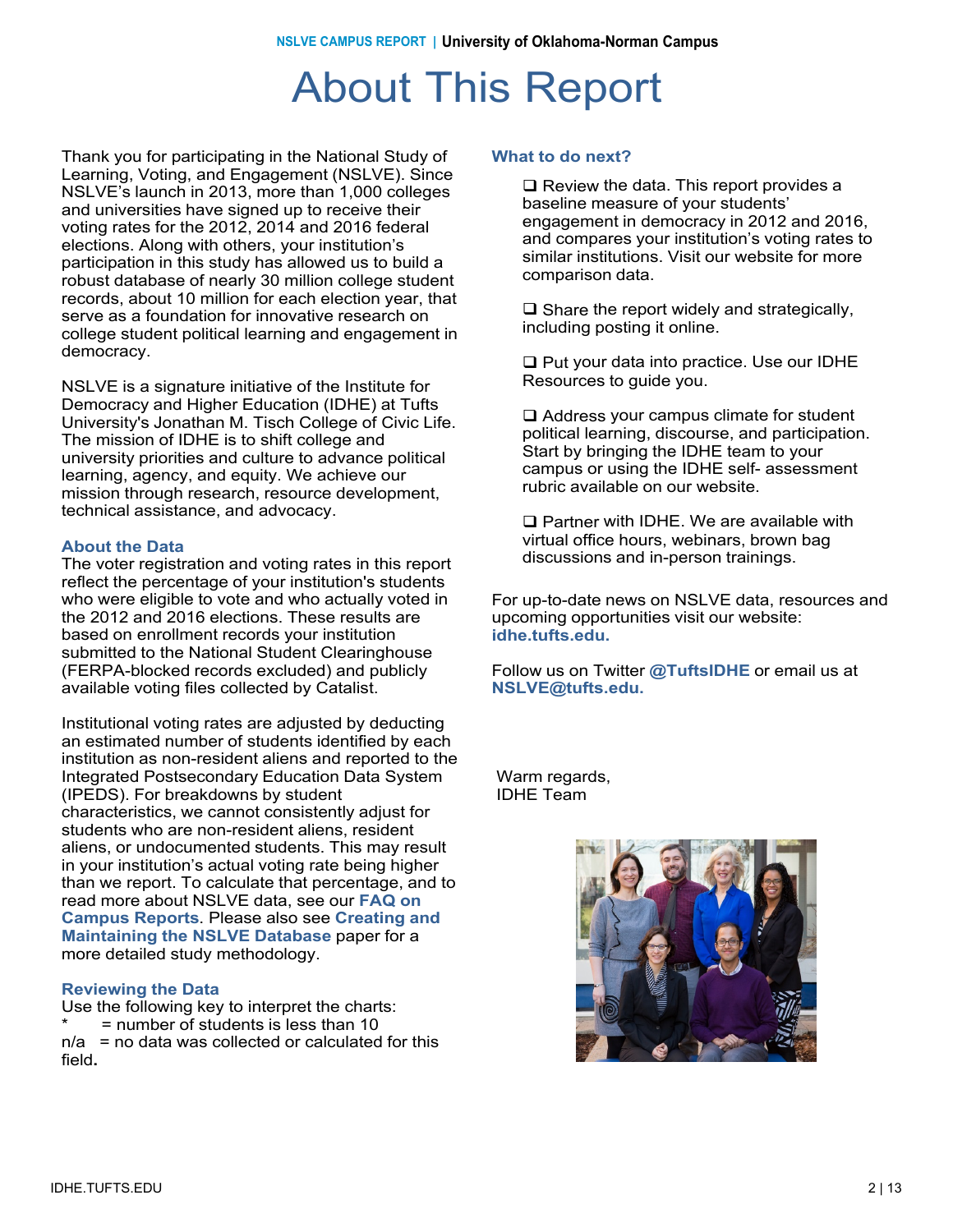## Voting and Registration Rates





All Institutions, 2016

|                                            | 2012    | 2016    |    | Change |
|--------------------------------------------|---------|---------|----|--------|
| Total student enrollment                   | 29,715  | 31,365  |    | 1,650  |
| Age under 18/Unknown                       | (116)   | (183)   |    |        |
| <b>IPEDS</b> estimated non-resident aliens | (1,852) | (2,309) |    |        |
| FERPA records blocked                      | (343)   | (335)   |    |        |
| Total eligible voters                      | 27,404  | 28,538  |    | 1,134  |
| Number of students who registered          | 19,717  | 21,684  |    | 1,967  |
| Number of students who voted               | 11,276  | 13,880  |    | 2,604  |
| Registration rate                          | 72.0%   | 76.0%   | 10 | 4.0    |
| Voting rate of registered students         | 57.2%   | 64.0%   | 11 | 6.8    |
| Voting rate                                | 41.2%   | 48.6%   | 11 | 7.5    |
| Difference from all institutions           | $-5.8$  | $-1.8$  |    |        |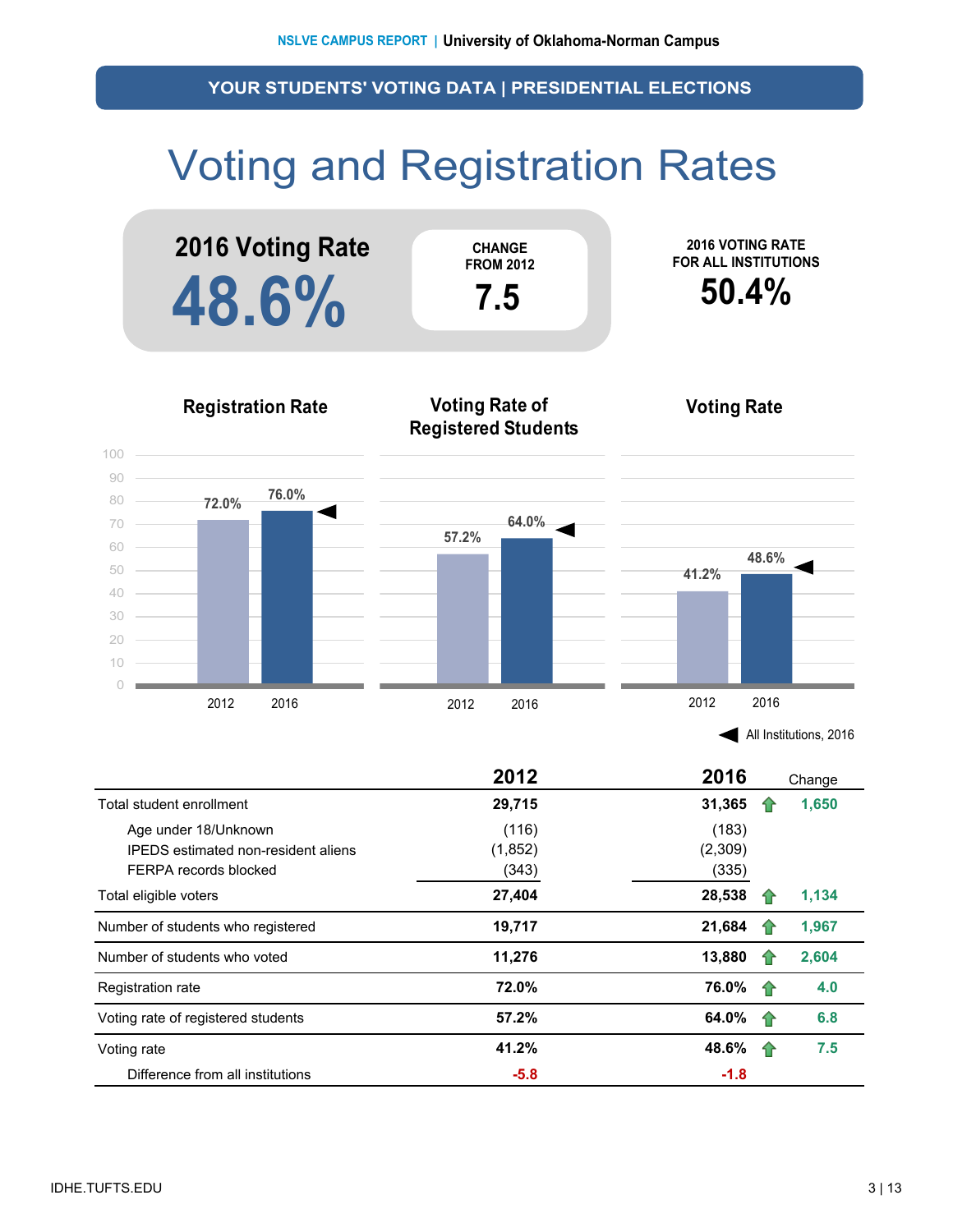**HOW YOUR NUMBERS COMPARE | PRESIDENTIAL ELECTIONS**

### By Carnegie Classification

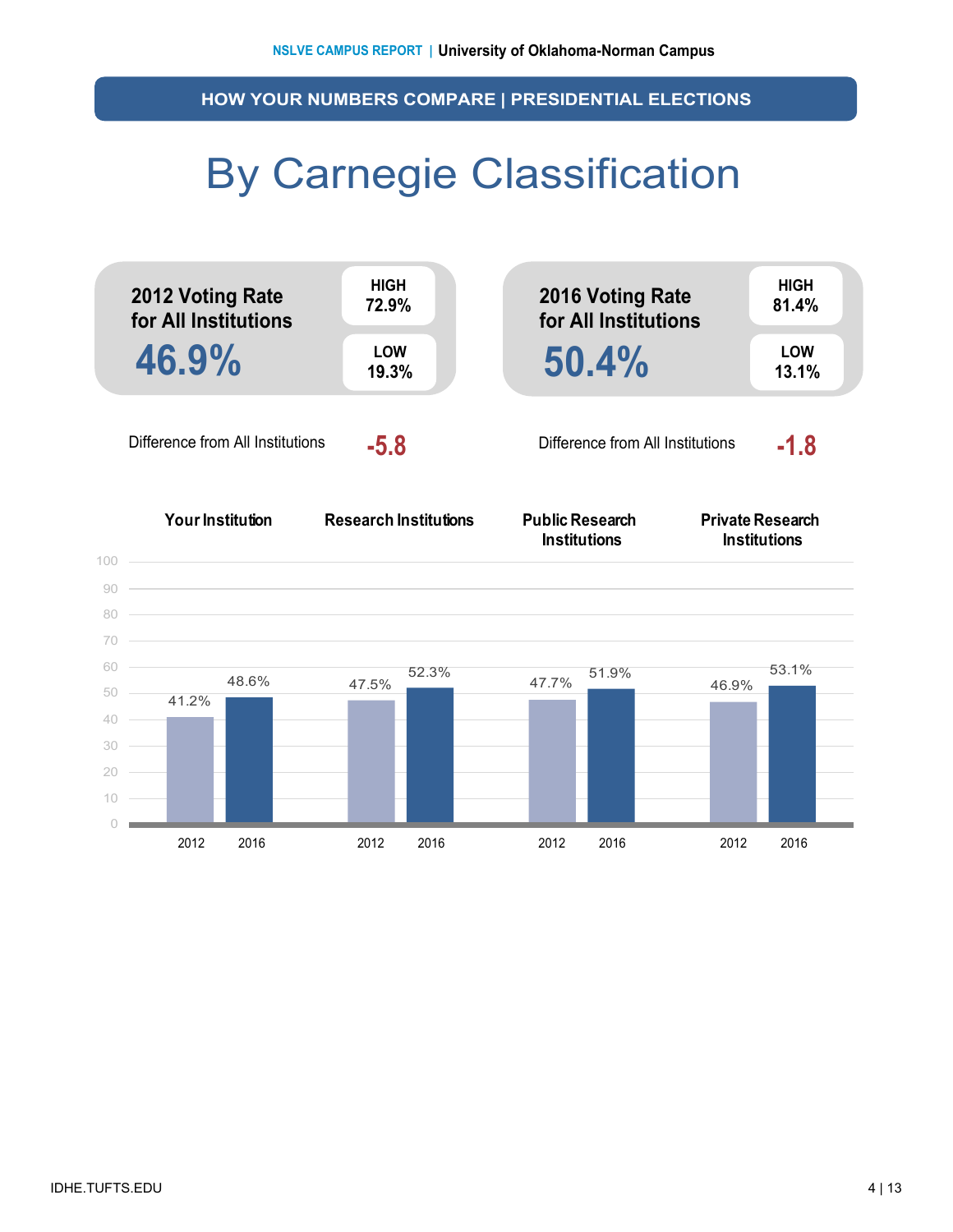# By Voting Method\*



|                                   | 2012   |       |        | 2016  |                |        |
|-----------------------------------|--------|-------|--------|-------|----------------|--------|
|                                   | Voted  | Rate  | Voted  | Rate  |                | Change |
| Absentee                          | 2,619  | 23.2% | 3,729  | 26.9% | ⇑              | 3.6    |
| Early Vote                        | 403    | 3.6%  | 675    | 4.9%  | 企              | 1.3    |
| Mail                              | 80     | 0.7%  | 299    | 2.2%  | ⇑              | 1.4    |
| In-Person,<br><b>Election Day</b> | 7,879  | 69.9% | 8,769  | 63.2% | $\overline{v}$ | $-6.7$ |
| Unknown                           | 295    | 2.6%  | 408    | 2.9%  |                |        |
| <b>Total</b>                      | 11,276 |       | 13,880 |       |                |        |

\* Your students' data broken down by voting method. If your campus has a high number of voting method "Unknown", it means that this information was not reported by local officals where your students voted.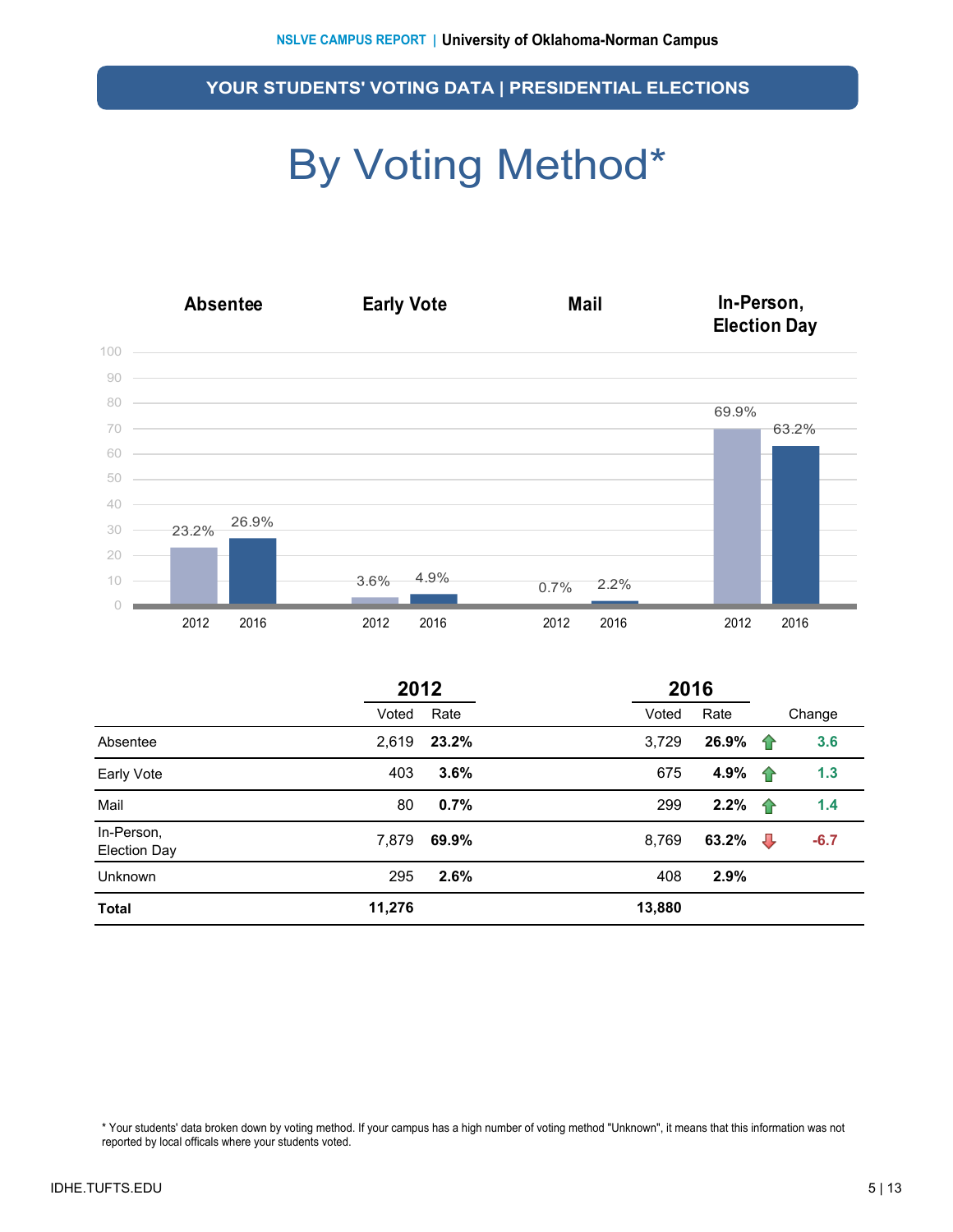### By Age Group\*



|           | 2012     |             |       | 2016     |       |                          |   |        |
|-----------|----------|-------------|-------|----------|-------|--------------------------|---|--------|
|           | Enrolled | Voted       | Rate  | Enrolled | Voted | Rate                     |   | Change |
| $18 - 21$ | 13,195   | 4,313       | 32.7% | 14,858   | 6,009 | 40.4% $\uparrow$         |   | 7.8    |
| $22 - 24$ | 6.340    | 2,396       | 37.8% | 6.604    | 2,887 | 43.7% 个                  |   | 5.9    |
| 25-29     | 4.431    | 1,761       | 39.7% | 4.288    | 1,976 | 46.1% $\hat{\mathbf{T}}$ |   | 6.3    |
| 30-39     | 3.391    | 1,617 47.7% |       | 3.336    | 1,766 | 52.9% 个                  |   | 5.3    |
| 40-49     | 1.261    | 741         | 58.8% | 1,235    | 855   | 69.2%                    | 企 | 10.5   |
| $50+$     | 638      | 448         | 70.2% | 526      | 387   | 73.6%                    | 企 | 3.3    |
| Unknown   | 0        |             |       | 0        |       |                          |   |        |

\* Your students' data broken down by age at the time of the election. To provide more accurate voting rates, students ineligible to vote because they were too young, students whose age data was not reported to the Clearinghouse, as well as records that were FERPA blocked are removed from this table. Please note that we are not able to adjust these voting rates by removing non-resident aliens, resident aliens or undocumented students.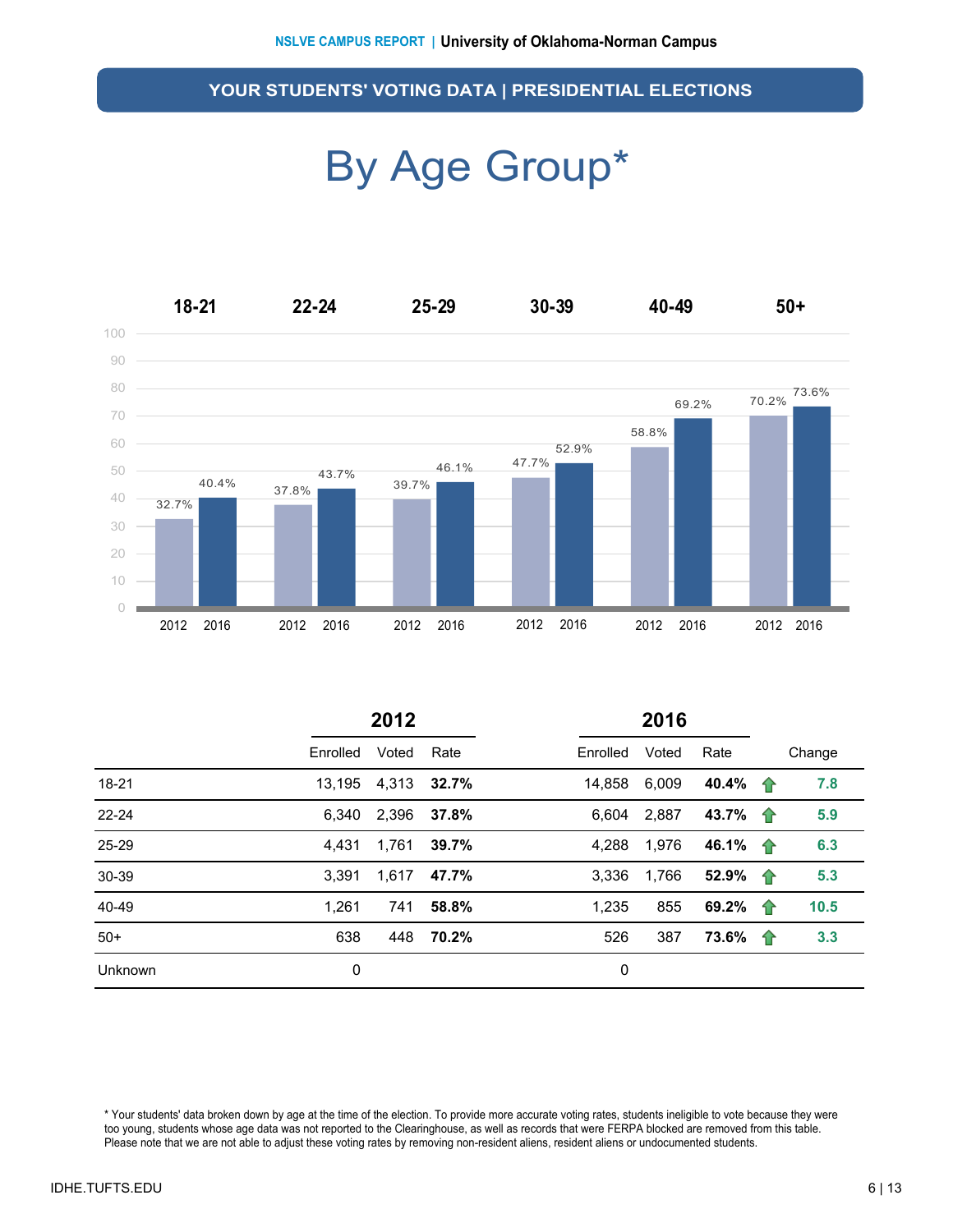## By Education Level\*



|                | 2012     |                   |           |          | 2016  |                               |  |        |
|----------------|----------|-------------------|-----------|----------|-------|-------------------------------|--|--------|
|                | Enrolled | Voted             | Rate      | Enrolled | Voted | Rate                          |  | Change |
| Undergraduate  | 1.616    |                   | 672 41.6% |          |       | 21,535 9,080 42.2% $\uparrow$ |  | 0.6    |
| Graduate       |          | 3,012 1,320 43.8% |           | 8.920    |       | 4,695 <b>52.6% 个</b>          |  | 8.8    |
| <b>Unknown</b> | 24,628   |                   |           | 392      |       |                               |  |        |

\* Your students' data broken down by undergraduate and graduate students. To provide more accurate voting rates, students ineligible to vote because they were too young, students whose age data was not reported to the Clearinghouse, as well as records that were FERPA blocked are removed from this table. Please note that we are not able to adjust these voting rates by removing non-resident aliens, resident aliens or undocumented students.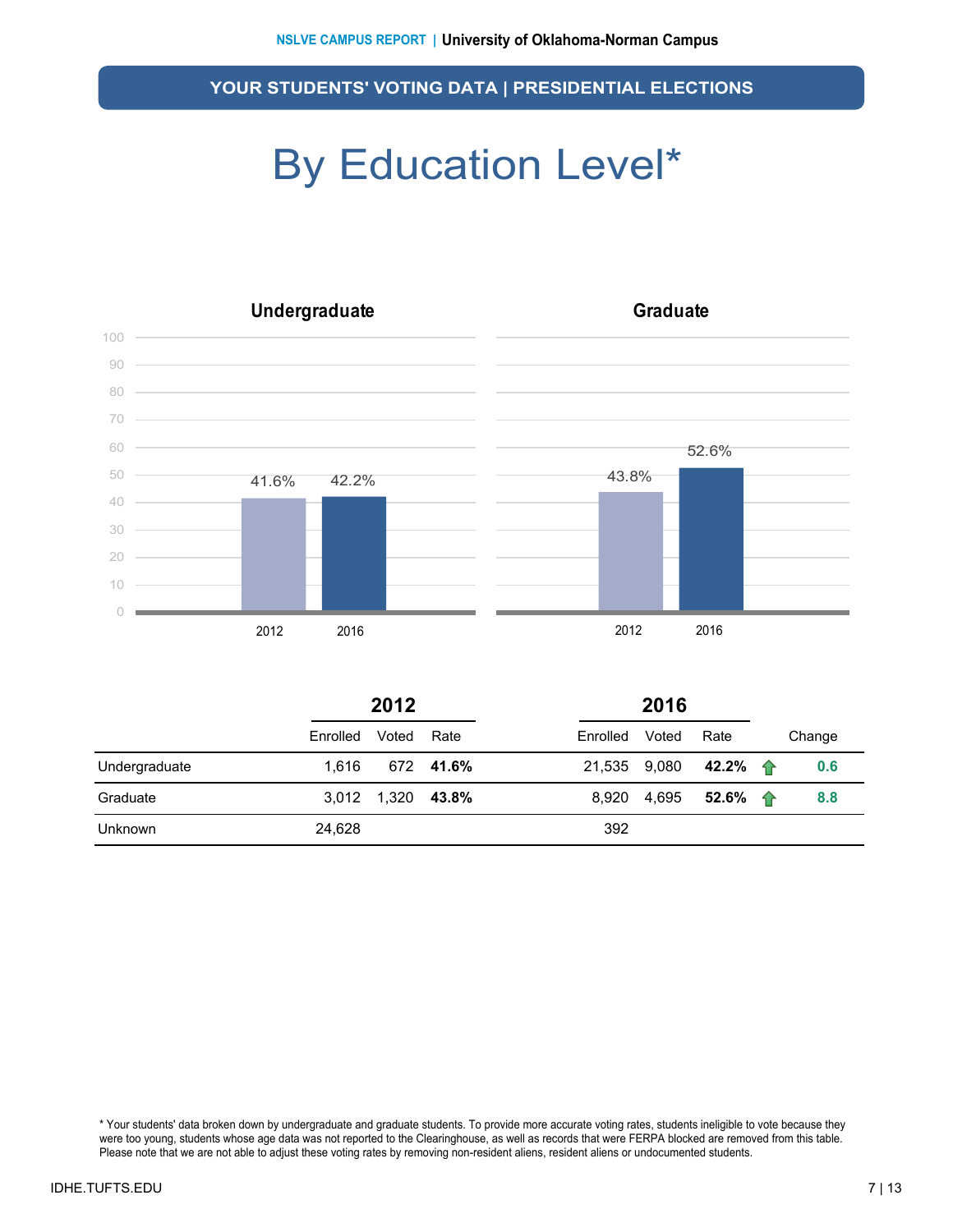## By Undergraduate Class Year\*



|                   | 2012     |       |       |          |             |       |          |
|-------------------|----------|-------|-------|----------|-------------|-------|----------|
|                   | Enrolled | Voted | Rate  | Enrolled | Voted       | Rate  | Change   |
| <b>First Year</b> | 0        | 0     | n/a   | 4.431    | 1,623       | 36.6% | n/a      |
| Sophomore         | 0        | 0     | n/a   |          | 4,485 1,777 | 39.6% | n/a      |
| Upperclassman     | 842      | 371   | 44.1% | 12,619   | 5,680       | 45.0% | ⇑<br>0.9 |

\* Your students' data broken down by undergraduate students' class level. To provide more accurate voting rates, students ineligible to vote because they were too young, students whose age data was not reported to the Clearinghouse, as well as records that were FERPA blocked are removed from this table. Please note that we are not able to adjust these voting rates by removing non-resident aliens, resident aliens or undocumented students.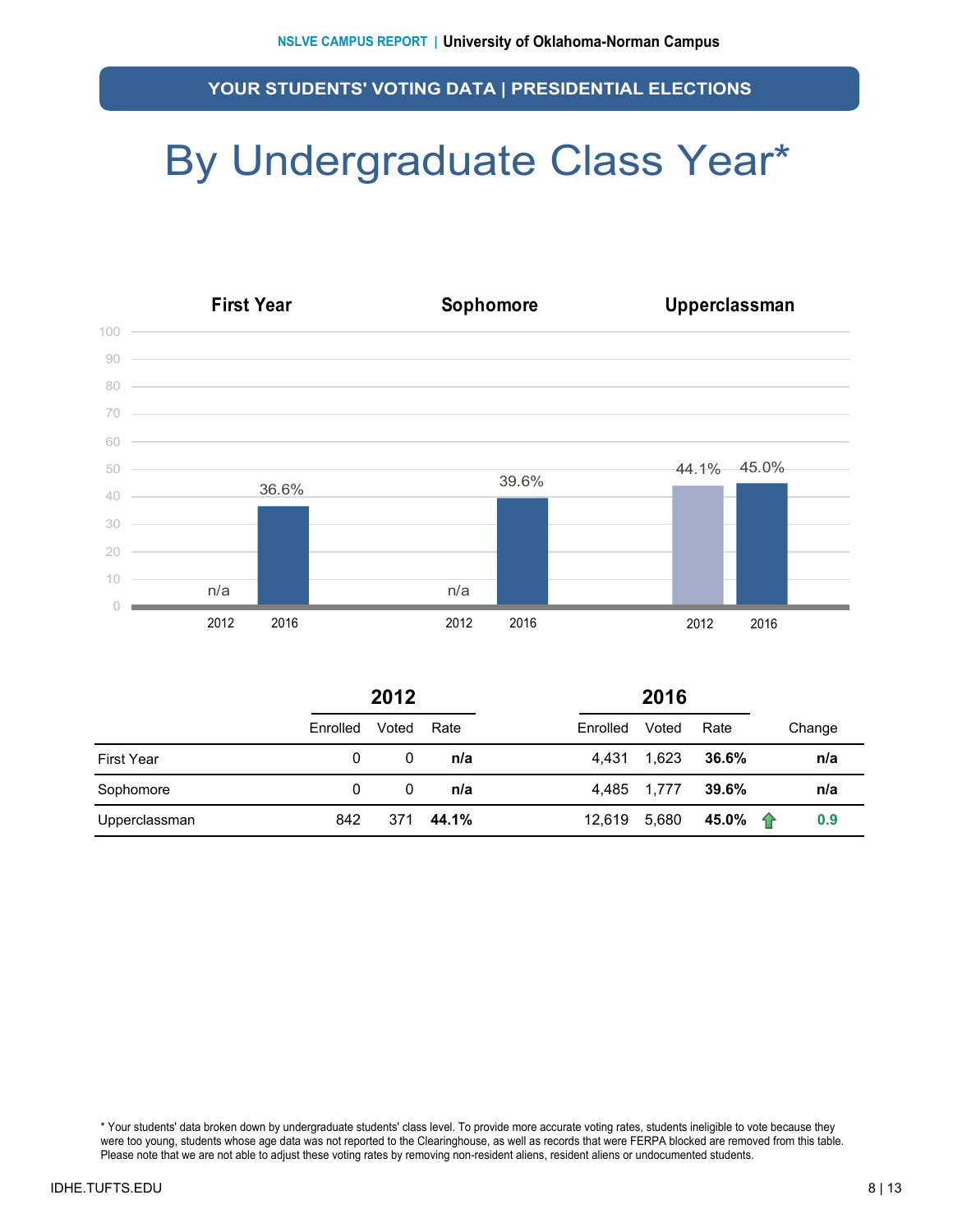### By Enrollment Status\*



|           | 2012               |       |                   | 2016     |       |                              |  |        |
|-----------|--------------------|-------|-------------------|----------|-------|------------------------------|--|--------|
|           | Enrolled           | Voted | Rate              | Enrolled | Voted | Rate                         |  | Change |
| Full-time | 20,908 7,551 36.1% |       |                   |          |       | 24,131 10,538 43.7% 个        |  | 7.6    |
| Part-time |                    |       | 8,348 3,725 44.6% |          |       | 6,716 3,342 49.8% $\uparrow$ |  | 5.1    |
| Unknown   | $\Omega$           | 0     | n/a               | 0        | 0     | n/a                          |  |        |

\* Your students' data broken down by part-time and full-time students. To provide more accurate voting rates, students ineligible to vote because they were too young, students whose age data was not reported to the Clearinghouse, as well as records that were FERPA blocked are removed from this table. Please note that we are not able to adjust these voting rates by removing non-resident aliens, resident aliens or undocumented students.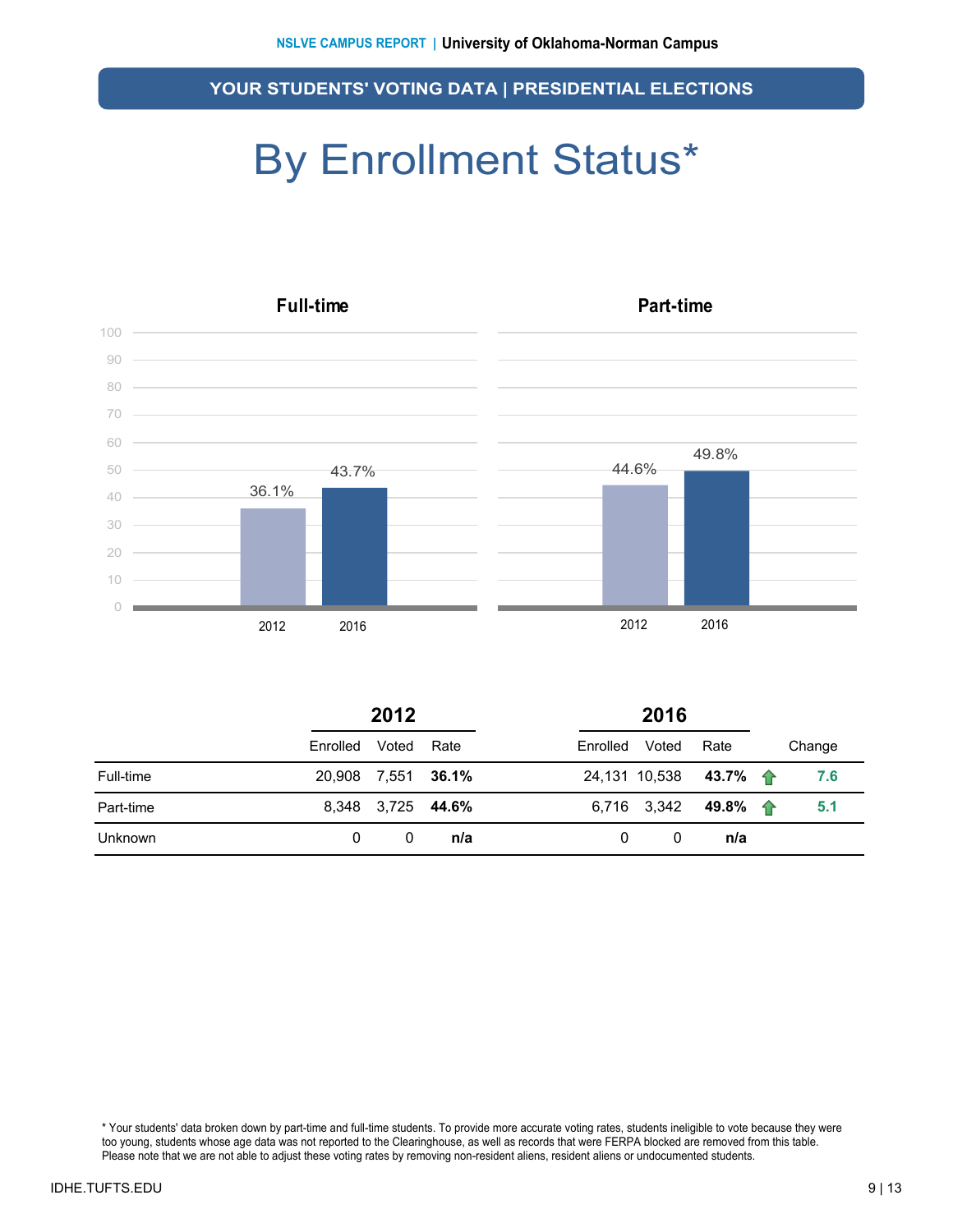### By Gender\*



|         | 2012               |  |            |                | 2016 |                      |  |        |
|---------|--------------------|--|------------|----------------|------|----------------------|--|--------|
|         | Enrolled Voted     |  | Rate       | Enrolled Voted |      | Rate                 |  | Change |
| Women   | 13,135 6,259 47.7% |  |            |                |      | 15,781 7,782 49.3% 个 |  | 1.7    |
| Men     | 11,862 4,875 41.1% |  |            | 15,066 6,098   |      | 40.5% $\sqrt{ }$     |  | $-0.6$ |
| Unknown | 4.259              |  | $142$ 3.3% | 0              | 0    | n/a                  |  |        |

\* Your students' data broken down by gender. To provide more accurate voting rates, students ineligible to vote because they were too young, students whose age data was not reported to the Clearinghouse, as well as records that were FERPA blocked are removed from this table. Please note that we are not able to adjust these voting rates by removing non-resident aliens, resident aliens or undocumented students.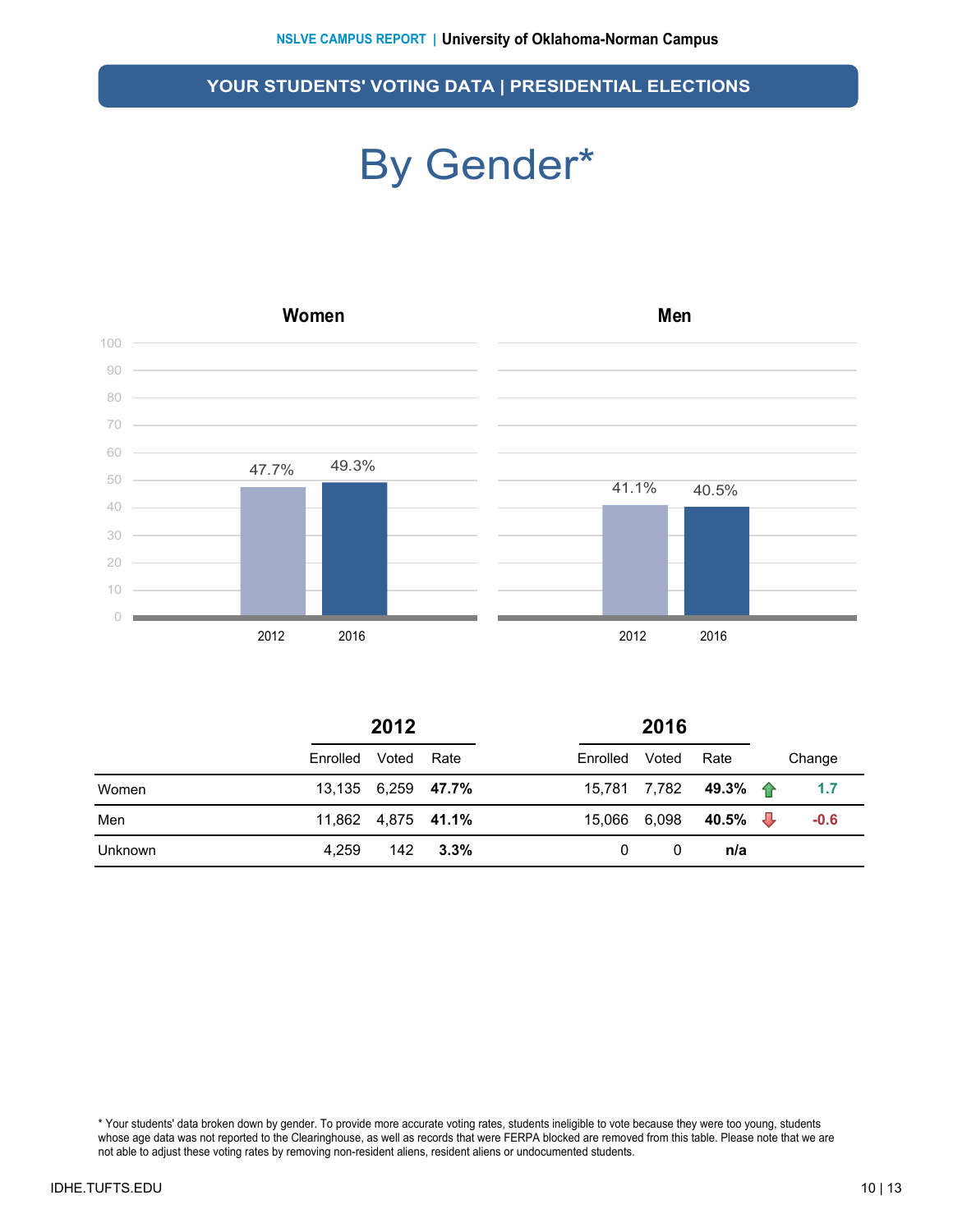### By Race/Ethnicity\*



|                                      | 2012     |             |       |          | 2016  |       |   |         |
|--------------------------------------|----------|-------------|-------|----------|-------|-------|---|---------|
|                                      | Enrolled | Voted       | Rate  | Enrolled | Voted | Rate  |   | Change  |
| Asian                                | 297      | 73          | 24.6% | 317      | 141   | 44.5% | 企 | 19.9    |
| American Indian/<br>Alaska Native    | 146      | 77          | 52.7% | 109      | 61    | 56.0% | ⇧ | 3.2     |
| <b>Black</b>                         | 95       | 58          | 61.1% | 96       | 46    | 47.9% | ⇩ | $-13.1$ |
| Hispanic                             | 136      | 55          | 40.4% | 165      | 97    | 58.8% | 企 | 18.4    |
| Native Hawaiian/<br>Pacific Islander | 0        | $\mathbf 0$ | n/a   | 0        | 0     | n/a   |   | n/a     |
| White                                | 2,344    | 1,129       | 48.2% | 2,114    | 1,273 | 60.2% | 企 | 12.1    |
| 2 or More Races                      | 264      | 105         | 39.8% | 148      | 90    | 60.8% | 企 | 21.0    |
| Unknown                              | 25,863   |             |       | 27,806   |       |       |   |         |

\* Your students' data broken down by race. To provide more accurate voting rates, students ineligible to vote because they were too young, students whose age data was not reported to the Clearinghouse, as well as records that were FERPA blocked are removed from this table. Please note that we are not able to adjust these voting rates by removing non-resident aliens, resident aliens or undocumented students.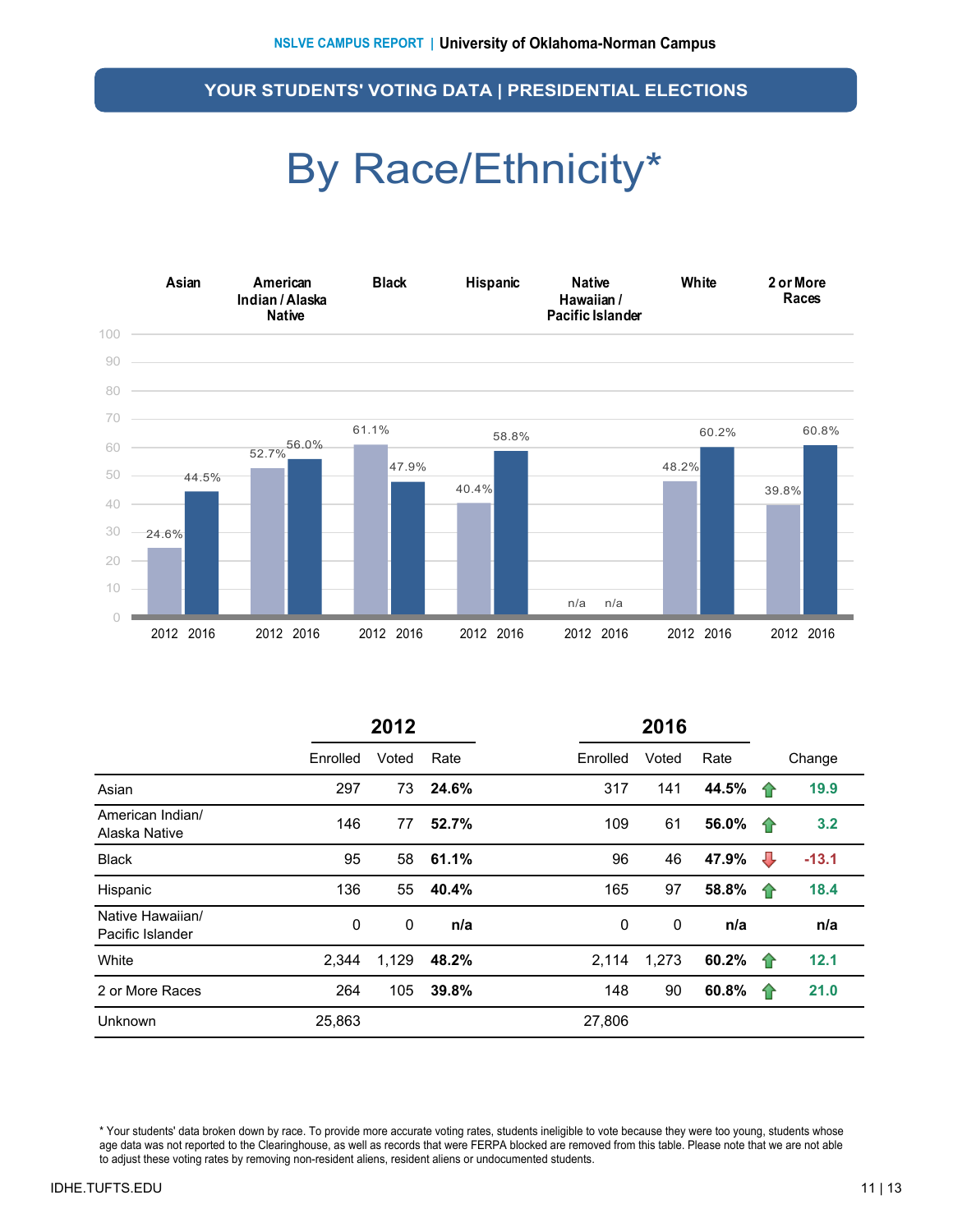### By Field of Study\*

\* Your students' data broken down by field of study. To provide more accurate voting rates, students ineligible to vote because they were too young, students whose age data was not reported to the Clearinghouse, as well as records that were FERPA blocked are removed from this table. Please note that we are not able to adjust these voting rates by removing non-resident aliens, resident aliens or undocumented students. The green and red highlighted values below represent your campus's top three and bottom three voting rates by field of study.

|                                                           | 2012        |           |       | 2016     |       |                   |        |
|-----------------------------------------------------------|-------------|-----------|-------|----------|-------|-------------------|--------|
|                                                           | Enrolled    | Voted     | Rate  | Enrolled | Voted | Rate              | Change |
| Architecture                                              | 0           | $\pmb{0}$ | n/a   | 256      | 120   | 46.9%             | n/a    |
| Area, Ethnic, Cultural, Gender,<br>and Group Studies      | 0           | $\pmb{0}$ | n/a   | 80       | 36    | 45.0%             | n/a    |
| <b>Biological and Biomedical</b><br>Sciences              | 201         | 78        | 38.8% | 1,871    | 746   | 39.9%             | 1.1    |
| Business, Management, and<br>Marketing                    | 248         | 91        | 36.7% | 5,084    | 1,958 | $38.5\%$          | 1.8    |
| Communication and Journalism                              | 90          | 32        | 35.6% | 1,523    | 690   | 45.3% $\bigcap$   | 9.8    |
| Computer and Information<br>Sciences                      | 11          | $\ast$    | n/a   | 581      | 209   | 36.0%             | n/a    |
| Education                                                 | 87          | 37        | 42.5% | 1,393    | 816   | $58.6\%$          | 16.1   |
| <b>Engineering and Engineering</b><br>Technologies        | 83          | 33        | 39.8% | 3,997    | 1,352 | 33.8%             | $-5.9$ |
| English Language and Literature                           | 21          | 10        | 47.6% | 219      | 127   | 58.0% $\bigoplus$ | 10.4   |
| Foreign Languages, Literatures,<br>and Linguistics        | $\mathbf 0$ | $\pmb{0}$ | n/a   | 241      | 112   | 46.5%             | n/a    |
| <b>Health Professions</b>                                 | 3,193       | 1,417     | 44.4% | 3,941    | 2,067 | 52.5%             | 8.1    |
| History                                                   | 11          | $\star$   | n/a   | 228      | 134   | 58.8%             | n/a    |
| Law Enforcement, Firefighting,<br>and Protective Services | 19          | $\star$   | n/a   | 208      | 108   | 51.9%             | n/a    |
| Legal Professions and Studies                             | 11          | *         | n/a   | 585      | 362   | 61.9%             | n/a    |
| Liberal Arts and Sciences, and<br>Humanities              | 128         | 75        | 58.6% | 2,080    | 1,128 | $54.2\%$          | $-4.4$ |
| <b>Library Science</b>                                    | 21          | $\ast$    | n/a   | 139      | 109   | 78.4%             | n/a    |
| <b>Mathematics and Statistics</b>                         | $\star$     | *         | n/a   | 223      | 91    | 40.8%             | n/a    |
| Multi/Interdisciplinary Studies                           | 219         | 72        | 32.9% | 1,280    | 544   | 42.5% 个           | 9.6    |
| Natural Resources and<br>Conservation                     | $\pmb{0}$   | $\pmb{0}$ | n/a   | 177      | 85    | 48.0%             | n/a    |
| Parks, Recreation, Leisure, and<br><b>Fitness Studies</b> | 20          | $\star$   | n/a   | 995      | 374   | 37.6%             | n/a    |
| Philosophy and Religious Studies                          | 0           | 0         | n/a   | 90       | 38    | 42.2%             | n/a    |
| <b>Physical Sciences</b>                                  | 19          | $\ast$    | n/a   | 1,155    | 455   | 39.4%             | n/a    |
| Psychology                                                | 32          | 10        | 31.3% | 897      | 392   | 43.7% 1           | 12.5   |